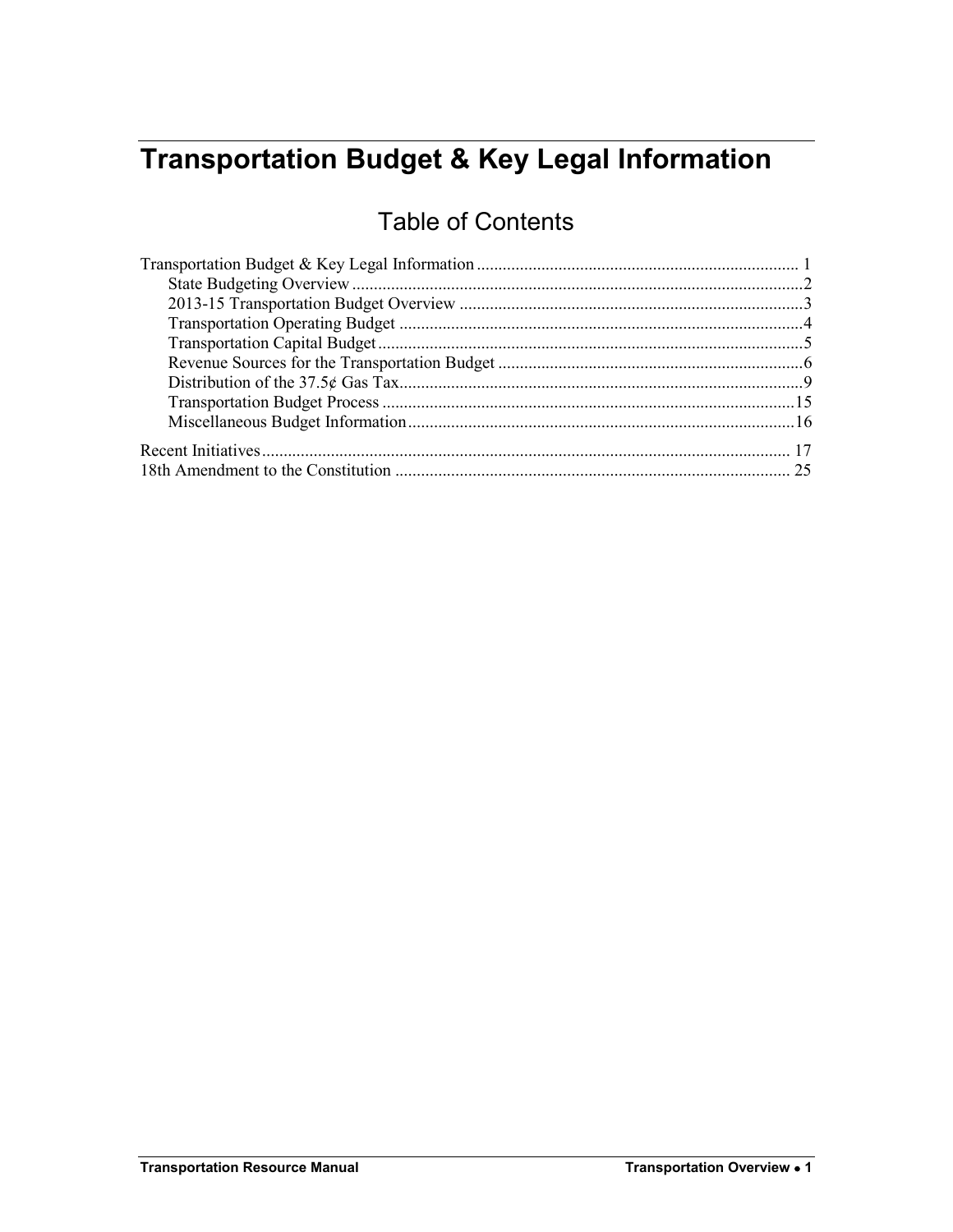# **State Budgeting Overview**

<span id="page-1-0"></span>The Legislature makes its biennial appropriations in three budget bills. These bills and their associated documents are available online at [http://leap.leg.wa.gov/.](http://leap.leg.wa.gov/)

### **OPERATING BUDGET**

#### Purpose:

- Pays for the day-to-day operating expenses of state government, including the expenses of state agencies, colleges and universities, public schools, and other state programs.
- The General Fund portion of the operating budget pays the principle and interest on bonds sold to finance the capital budget.

### Source:

- About half of the operating budget is financed through the State General Fund. The State General Fund receives about 84% of its revenues from three tax sources: retail sales and use tax  $(51.9%)$ , business and occupation tax  $(20.4%)$ , and property tax  $(11.4%)$ . The remainder of State General Fund revenues are derived from a variety of other taxes such as real estate excise taxes and public utility taxes as well as several nontax sources such as license fees and investment earnings.
- The remainder of operating budget revenues comes from estates taxes, lottery proceeds, and from federal and other funding sources.

### **CAPITAL BUDGET**

### Purpose:

- Pays for the acquisition and maintenance of state buildings, public schools, higher education facilities, prisons, public lands, parks, and other capital facilities.
- The capital budget often includes reappropriations for projects funded in a prior biennium but not fully completed within that timeframe.

### Source:

- A significant share of the capital budget is financed by state-issued bonds. The debt service on the bonds is paid primarily by the operating budget. Debt service is limited by the State Constitution to no more than 9% of general state revenues.
- The remainder of the capital budget is financed from dedicated accounts, federal funds, trust revenue, and other state funding sources.

### **TRANSPORTATION BUDGET**

Purpose:

 Pays for transportation operating and capital costs, such as maintaining, preserving, and improving the highway system; operating ferries; motor vehicle registration; and enforcing traffic laws on the state highway system. For the 2013-15 biennium, capital program appropriations represent \$5.6 billion of the transportation budget, and operating programs total \$3.5 billion.

Source:

 The primary sources of funding for the 2013-15 transportation budget are motor vehicle fuel taxes (23%); bonds (23%); federal funds (26%); and vehicle license, permits, and fees (12%); and other sources (16%).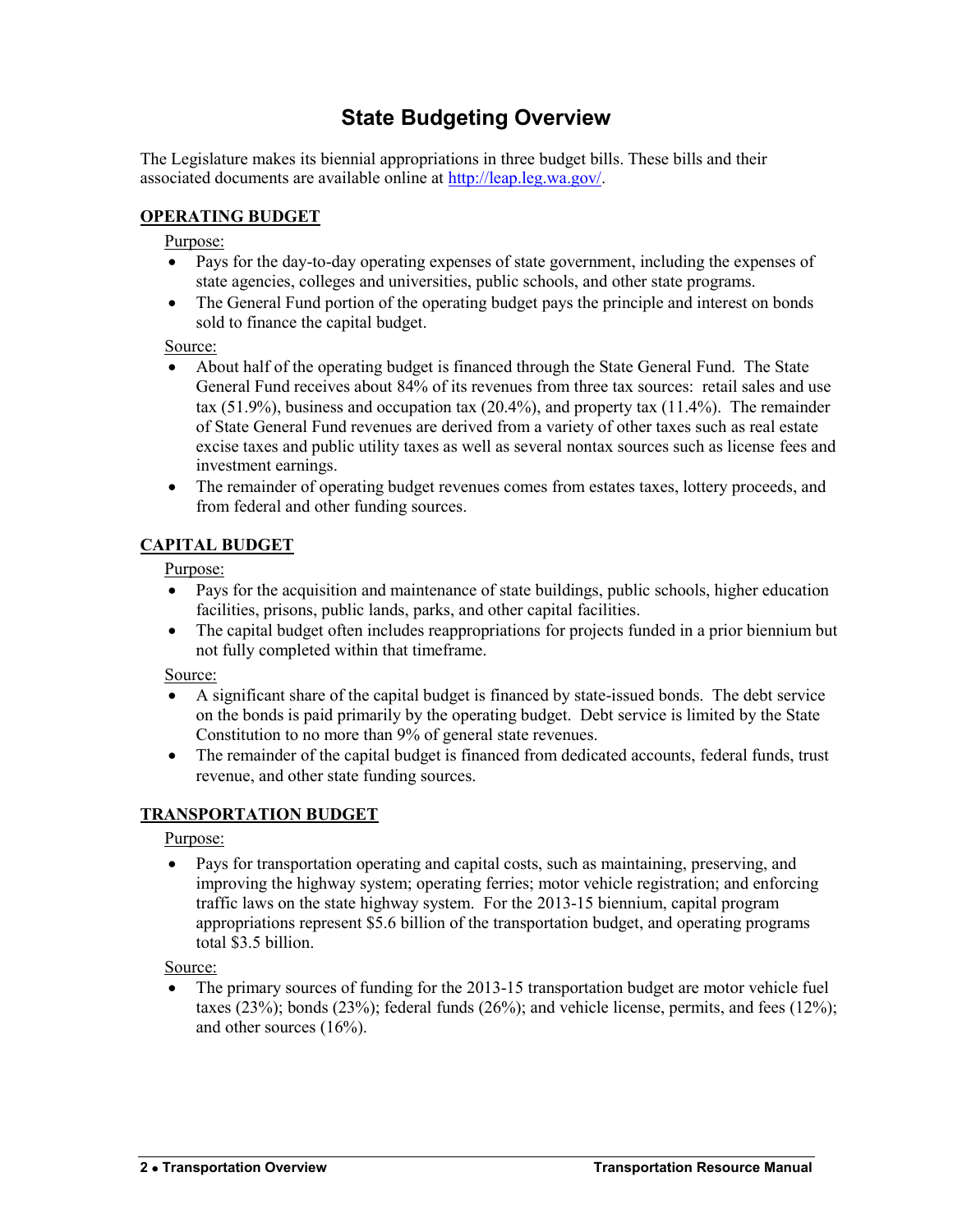# **2013-15 Transportation Budget Overview**

<span id="page-2-0"></span>The transportation budget appropriates operating *and* capital funding to agencies that provide a wide variety of transportation functions and services. Operating programs are the day-to-day expenses of running an agency or program including salaries, benefits, and goods and services such as supplies and fuel. Capital programs are projects that are longer lived including construction of roads, buildings, ferry terminals, and building or refurbishing vessels.

The major agencies include the Department of Transportation (WSDOT), the Department of Licensing (DOL), and the Washington State Patrol (WSP). Many smaller transportation agencies and committees are also funded through the transportation budget including the Transportation Improvement Board (TIB), County Road Administration Board (CRAB), Traffic Safety Commission, and the Joint Transportation Committee.

Total appropriations in the 2013-15 transportation budget, including the changes made in the 2014 Supplemental, are \$9.17 billion. Of that amount, 62% is for capital purposes and 38% is for operating purposes.

Information on the most recent proposed and enacted budgets can be found at the LEAP Committee website: <http://leap.leg.wa.gov/>

In the larger agencies, such as the Department of Transportation, funding is appropriated by program. Programs are a defined set of activities within an agency. In cases where programs have both operating and capital elements, separate appropriations are made for the operating and capital components.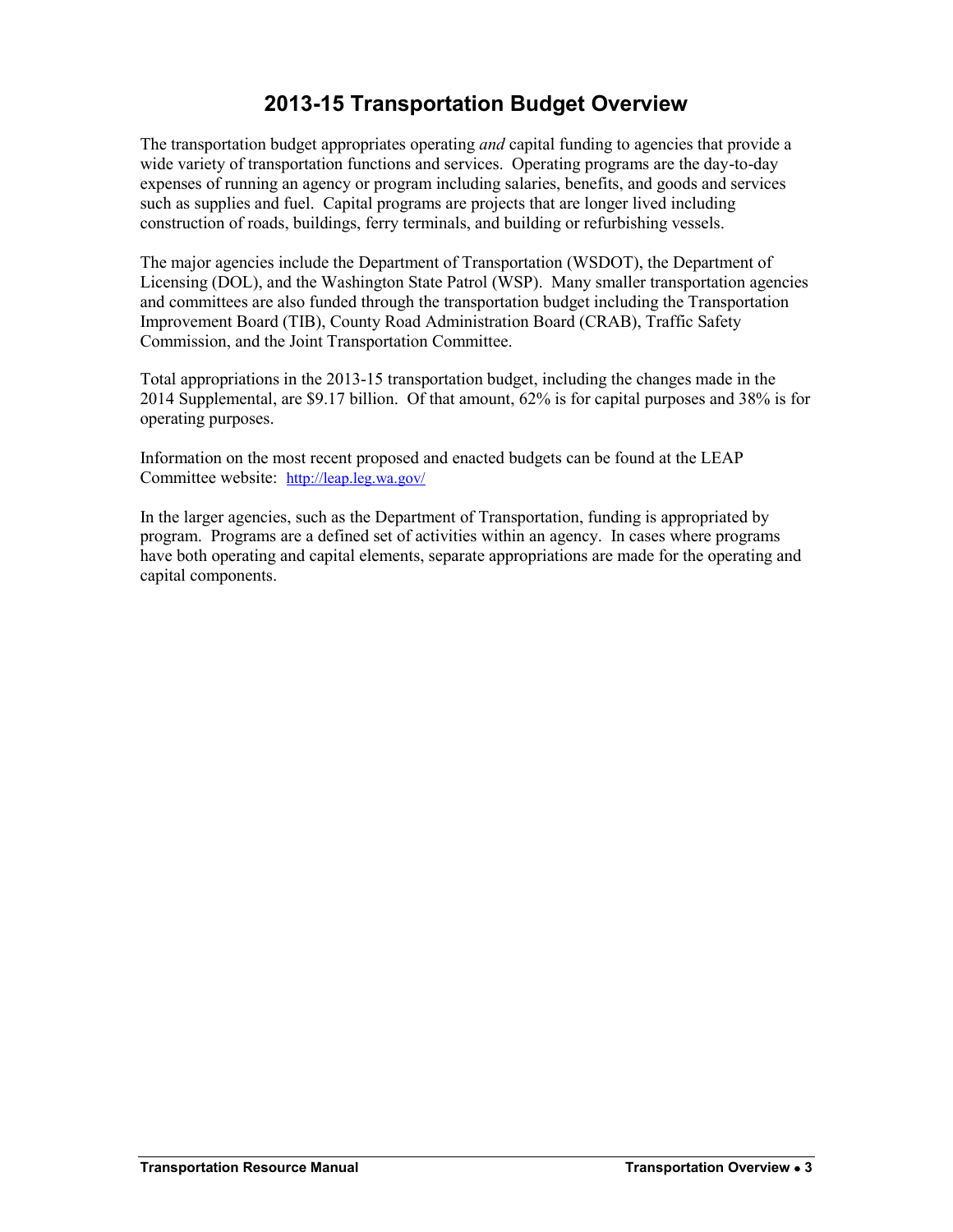# **Transportation Operating Budget**

<span id="page-3-0"></span>Of the total 2013-15 transportation operating budget the major expenditure categories are shown below. Over eighty percent of the operating budget is accounted for by five programs and agencies: payment of bond debt; the ferry system; Washington State Patrol; highway maintenance; and the Department of Licensing.

| Agency/Program, 2013-15             | Dollars (1000s) | <b>Share of budget</b> |
|-------------------------------------|-----------------|------------------------|
| <b>Bond Retirement and Interest</b> | 1,291,789       | 36.7%                  |
| WSDOT - WA State Ferries-Op         | 483,525         | 13.8%                  |
| WSDOT - Highway Maintenance         | 408,358         | 11.6%                  |
| <b>Washington State Patrol</b>      | 401,550         | 11.4%                  |
| Department of Licensing             | 260,244         | 7.4%                   |
| WSDOT - Public Transportation       | 111,630         | 3.2%                   |
| WSDOT - Charges from Other Agys     | 77,666          | 2.2%                   |
| WSDOT - Information Technology      | 72,002          | 2.0%                   |
| WSDOT - Toll Op & Maint-Op          | 68,155          | 1.9%                   |
| <b>WSDOT</b> - Traffic Operations   | 52,355          | 1.5%                   |
| WSDOT - Planning, Data & Resch      | 49,474          | 1.4%                   |
| WSDOT - Pgm Delivery Mgmt Suppt     | 49,437          | 1.4%                   |
| WSDOT - Rail                        | 46,026          | 1.3%                   |
| <b>Traffic Safety Commission</b>    | 45,625          | 1.3%                   |
| <b>WSDOT</b> - Transportation Mgmt  | 28,490          | 0.8%                   |
| WSDOT - Hwy Mgmt & Facilities       | 26,114          | 0.7%                   |
| WSDOT - Local Programs              | 11,239          | 0.3%                   |
| <b>WSDOT</b> - Aviation             | 10,059          | 0.3%                   |

**Transportation Operating Budget**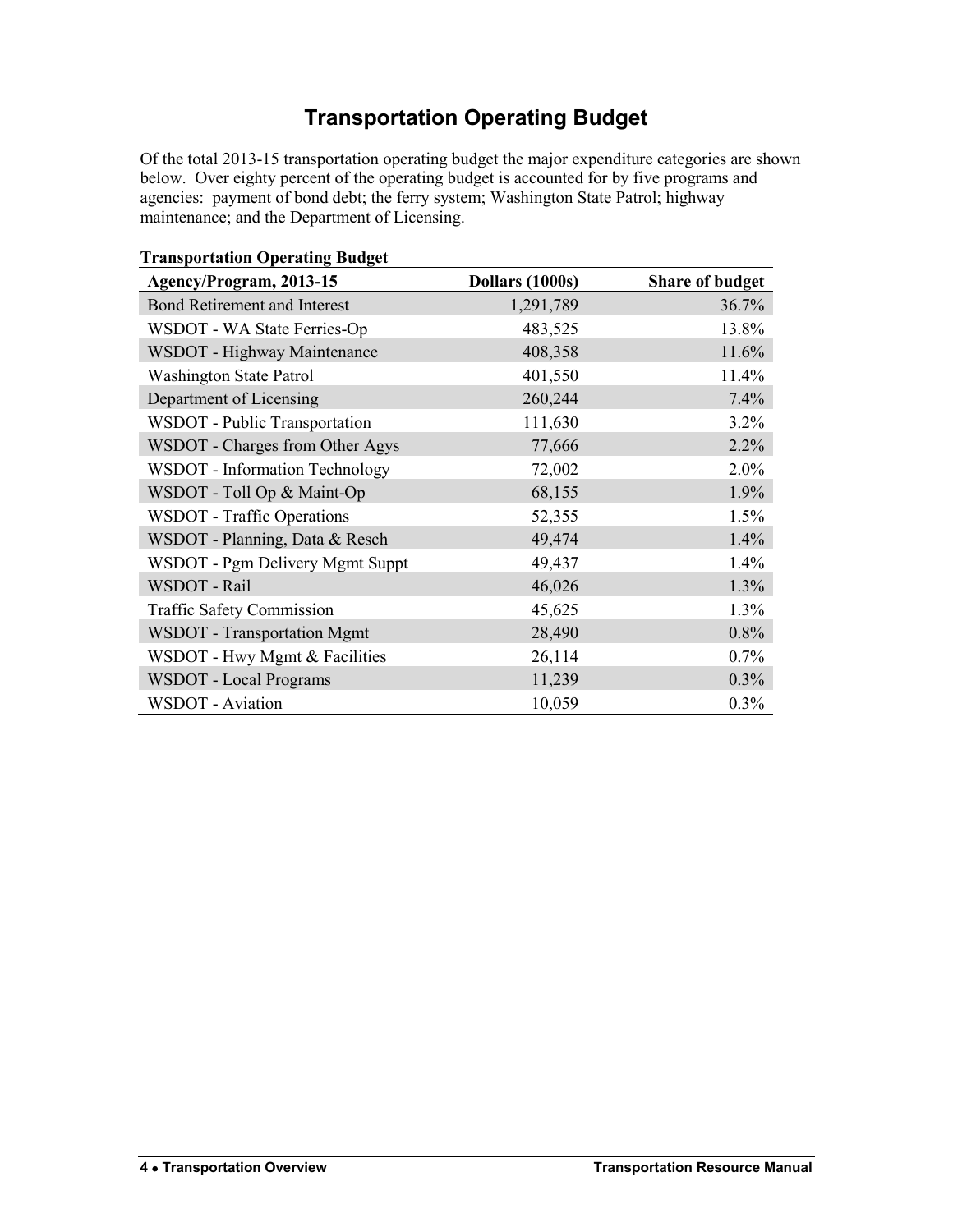# **Transportation Capital Budget**

<span id="page-4-0"></span>Of the total 2013-15 transportation capital budget the major expenditure categories are shown below. The "mobility" category accounts for over half of the transportation capital budget and includes congestion relief projects for vehicle mobility as well as projects for bike and pedestrian mobility. The "structures" category principally includes bridge preservation projects, while the "roadway" category principally includes paving and striping projects. "Economic initiatives" are highway projects with a freight or economic development purpose. For instance, the Snoqualmie Pass project is included in this category.

| rransportation capital buuget<br>Agency/Program, 2013-15 | Dollars (1000s) | <b>Share of budget</b> |
|----------------------------------------------------------|-----------------|------------------------|
| WSDOT - Improvements - Mobility                          | 3,245,096       | 57.4%                  |
| WSDOT - Rail                                             | 484,897         | 8.6%                   |
| <b>WSDOT - WA State Ferries</b>                          | 379,013         | 6.7%                   |
| WSDOT - Preservation - Roadway                           | 314,953         | 5.6%                   |
| <b>WSDOT</b> - Preservation - Structures                 | 280,467         | 5.0%                   |
| <b>Transportation Improvement Board</b>                  | 247,101         | 4.4%                   |
| WSDOT - Improvements - Econ Initiatives                  | 140,261         | 2.5%                   |
| County Road Administration Board                         | 100,100         | 1.8%                   |
| WSDOT - Improvements - Safety                            | 90,927          | 1.6%                   |
| <b>WSDOT</b> - Local Programs                            | 75,482          | 1.3%                   |
| WSDOT - Preservation - Other Facilities                  | 74,535          | 1.3%                   |
| WSDOT – Improvements - Enviro Retro                      | 67,325          | 1.2%                   |
| WSDOT - Preservation - Pgm Support                       | 48,508          | 0.9%                   |
| Freight Mobility Strategic Investment Board              | 31,516          | 0.6%                   |
| WSDOT – Improvements – Pgm Support                       | 28,963          | 0.5%                   |
| WSDOT - Facilities Capital                               | 23,859          | 0.4%                   |
| WSDOT – Traffic Operations                               | 14,267          | 0.3%                   |

### **Transportation Capital Budget**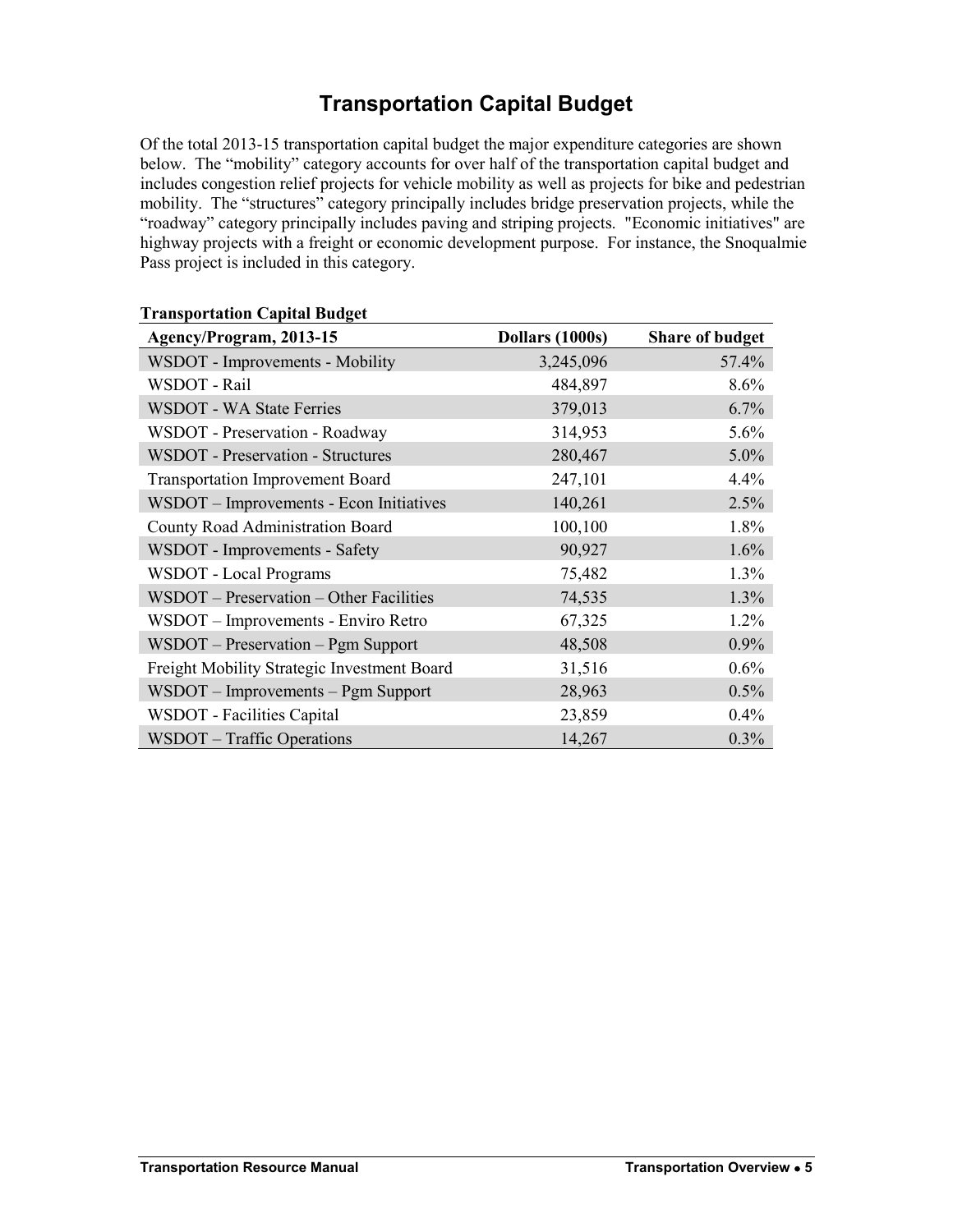## **Revenue Sources for the Transportation Budget**

<span id="page-5-0"></span>The revenues available for transportation purposes may be classified into four categories: state (including taxes and fees); bonds; federal; and local. These resources are appropriated for spending through the transportation budget bill. Amounts distributed by statute directly to cities and counties are not appropriated in the budget (and are not included in chart totals). The various sources of monies used in the transportation budget are displayed in the table below.

### **2013-15 Transportation Revenue As Applied to the 2013-15 Biennial Budget**

|                                            |             | Share of total  |
|--------------------------------------------|-------------|-----------------|
| Source of revenue                          | \$ millions | 2013-15 revenue |
| Fuel tax (gas and diesel)                  | 1,920       | 23%             |
| Non-driver-related licenses, permits, fees | 1,031       | 12%             |
| Driver-related license, permits, and fees  | 284         | 3%              |
| Ferry fares                                | 348         | 4%              |
| Vehicle sales tax                          | 77          | 1%              |
| Rental car tax                             | 56          | 1%              |
| Toll revenue                               | 293         | 4%              |
| <b>Aviation and Other Revenues</b>         | 37          | 0%              |
| <b>Local Funds</b>                         | 187         | 2%              |
| <b>Federal Funds</b>                       | 2,185       | 26%             |
| Bond Sales, including SR 520 Bridge Funds  | 1,918       | 23%             |
| Balances from previous biennium            | 832         | n/a             |
| <b>TOTAL</b>                               | 9,165       | 100.0%          |

Based on November 2014 Revenue Forecast and 2014 Supplement Budget

### **Gas Tax Recent History**

Washington State currently has a 37.5 cent per gallon gas tax on gasoline and diesel fuels.

Prior to 2003, the last gas tax increase was approved by the Legislature in 1991. In 1990, the tax was increased by four cents; in 1991 the tax was increased by an additional penny. In 2003 and again in 2005, the Legislature enacted gas tax increases as part of the Nickel package and the Transportation Partnership Act. For a more complete history of the fuel tax, please see the Motor Vehicle Fuel page in the State Taxes and Fees Section, page 68.

 **The Nickel Package:** The 2003 Legislature adopted a ten-year transportation revenue package of \$4.2 billion, of which \$3.6 billion were funds restricted to highway purposes and \$600 million were flexible funds.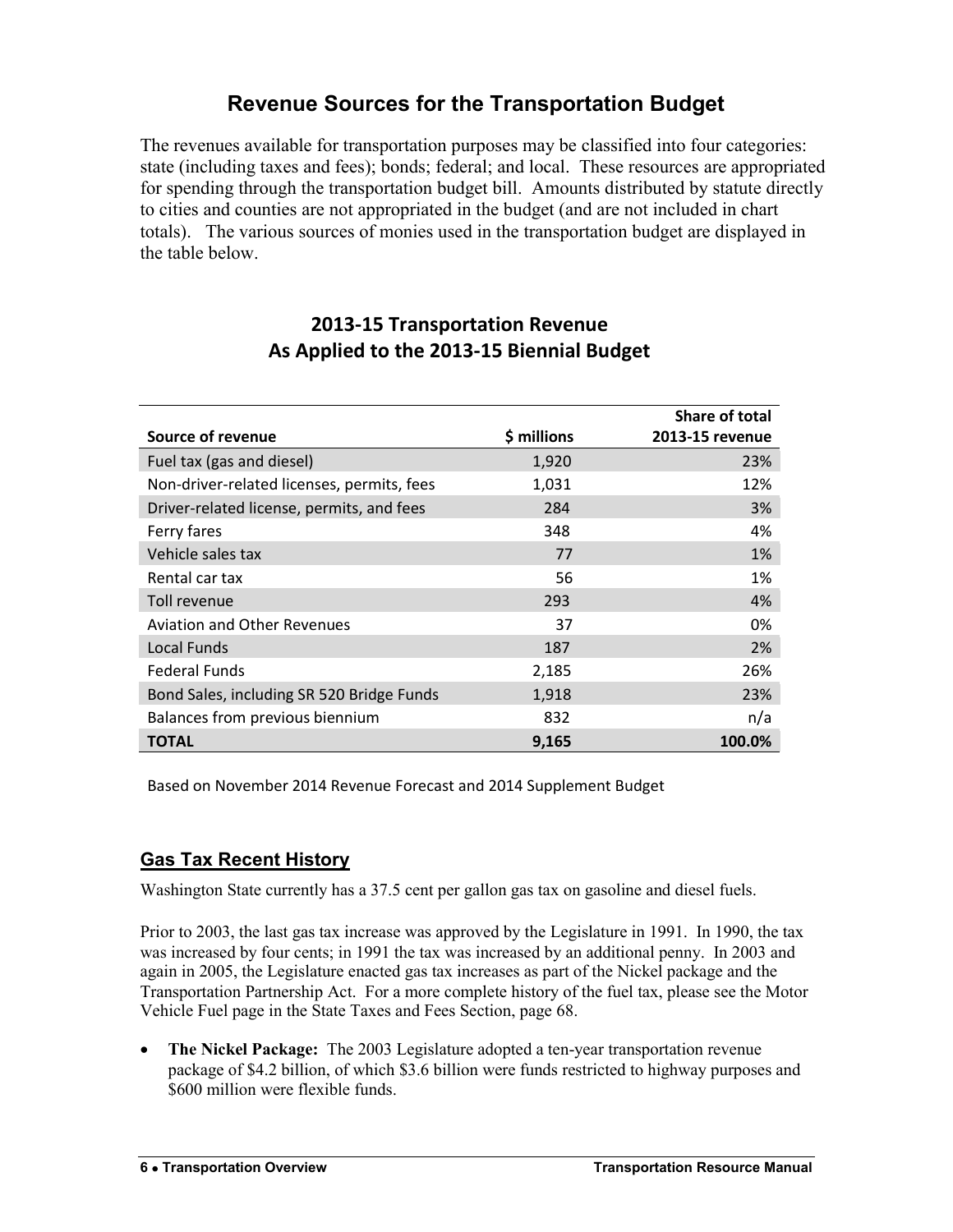Known as the "Nickel" package, the 2003 finance package included:

- $\triangleright$  5 cent increase of the gas tax;
- $\geq 15$  percent increase in weight fees;
- $\triangleright$  three tenths of one percent increase in the sales tax on cars; and
- $\triangleright$  increase of the license plate retention fee to \$20.

At the time of passage, the 2003 Nickel package funded \$3.7 billion in highway improvements and \$475 million in program increases for non-highway purposes.

Funding for activities eligible for  $18<sup>th</sup>$  amendment funds included:

- $\geq$  \$3 billion for congestion relief projects, of which \$700 million were for high-occupancy vehicle lane improvements;
- $\geq$  \$211 for safety projects, most of which was for design, right-of-way acquisition, and environmental compliance for the Alaskan Way Viaduct replacement project;
- $\triangleright$  \$145 million for preservation; and,
- $\triangleright$  approximately \$300 million for ferry system improvements.

Funding for non-highway purposes included:

- $\geq$  \$236 million in public transportation investments
	- o \$30 million increase in the commute trip reduction tax credit;
	- o \$30 million for new van pools;
	- o \$75 million for rural transit agency grants; and,
	- o \$98 million for special needs transportation grants to transit agencies and private non-profit transit service providers.
- **The Transportation Partnership Package:** In 2005, the Legislature enacted the Transportation Partnership Act (TPA) to continue to address the significant transportation needs of the state, including the replacement of major facilities such as the SR 520 Bridge and the Alaskan Way Viaduct (AWV). The TPA funding package was estimated to raise \$8.5 billion over a 16-year period, including a 9.5 cent gas tax increase phased in over four years and vehicle weight fees on cars, light trucks, and SUVs. Of the estimated total, \$7.1 billion must be spent on highway purposes and \$1.4 billion are flexible funds which may be used for non-highway purposes.

Funding for activities eligible for  $18<sup>th</sup>$  amendment funds totaled an estimated \$7.7 billion and included:

- $\triangleright$  \$2 billion for replacement of the Alaskan Way Viaduct and seawall;
- $\triangleright$  \$500 million for replacement of the SR 520 Bridge;
- $\triangleright$  Almost \$3 billion for congestion relief, including \$972 million for I-405 improvements;
- $\ge$  \$678 million for bridge replacement, seismic retrofit of bridges, and other safety projects;
- $\triangleright$  \$80 million for local grant programs (TIB, CRAB);
- $\geq$  \$185 million for ferry investments, including \$67 million for an additional vessel;
- $\triangleright$  \$523 million for local and state freight mobility projects; and,
- $\geq$  \$108 million for environmental mitigation projects.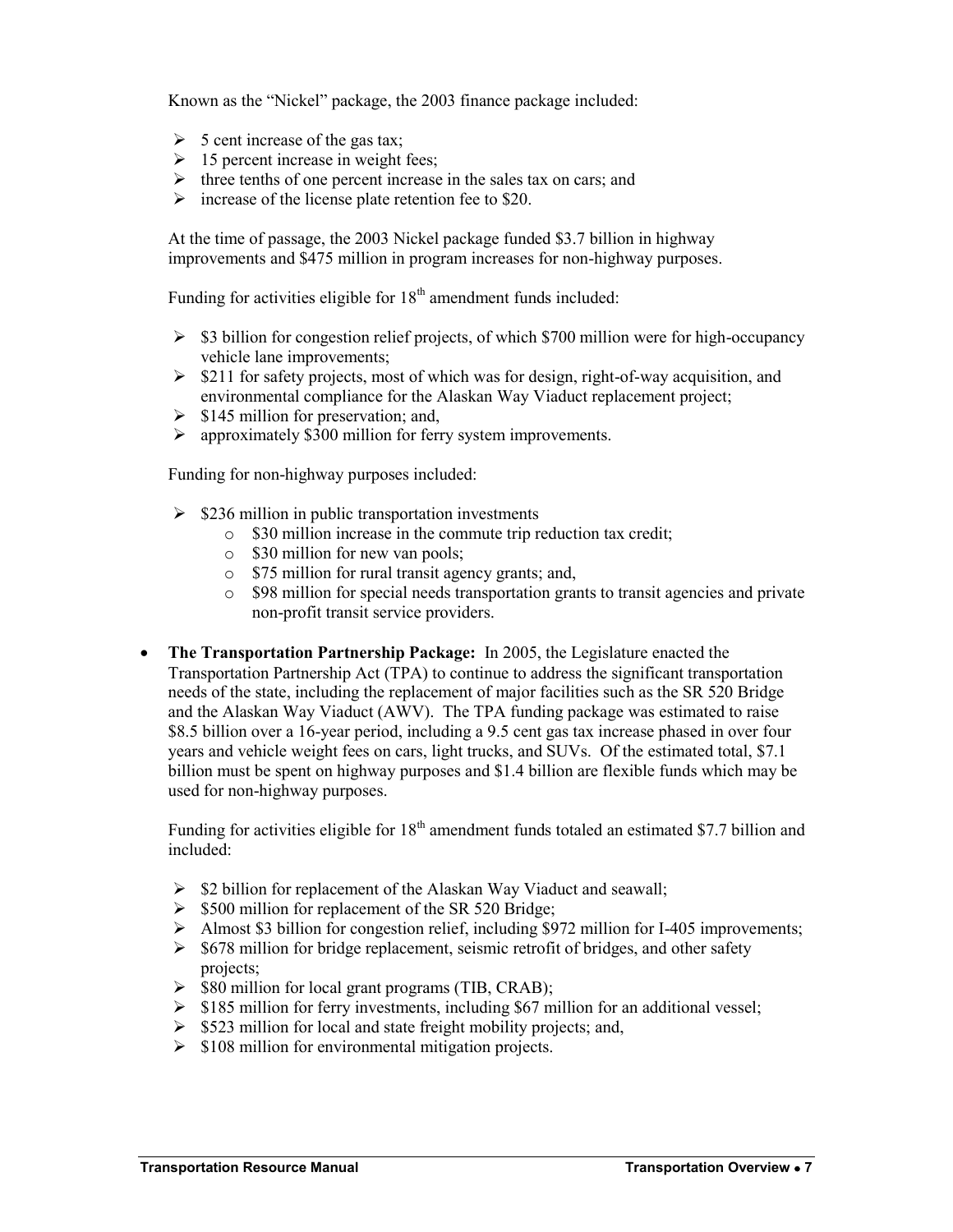Funding for non-highway purposes totaled \$680 million and included:

- $\geq$  \$340 million for regional transit grants and the Office of Transit Mobility;
- $\triangleright$  An additional \$55 million for special needs transit grants;
- $\geq$  \$58 million for pedestrian safety grants, including Safe Routes to Schools and Safe Routes to Transit;
- $\triangleright$  An additional \$12 million for the Commute Trip Reduction tax credit program;
- $\triangleright$  \$95 million in passenger rail investments; and,
- $\geq$  \$120 million in freight rail investments.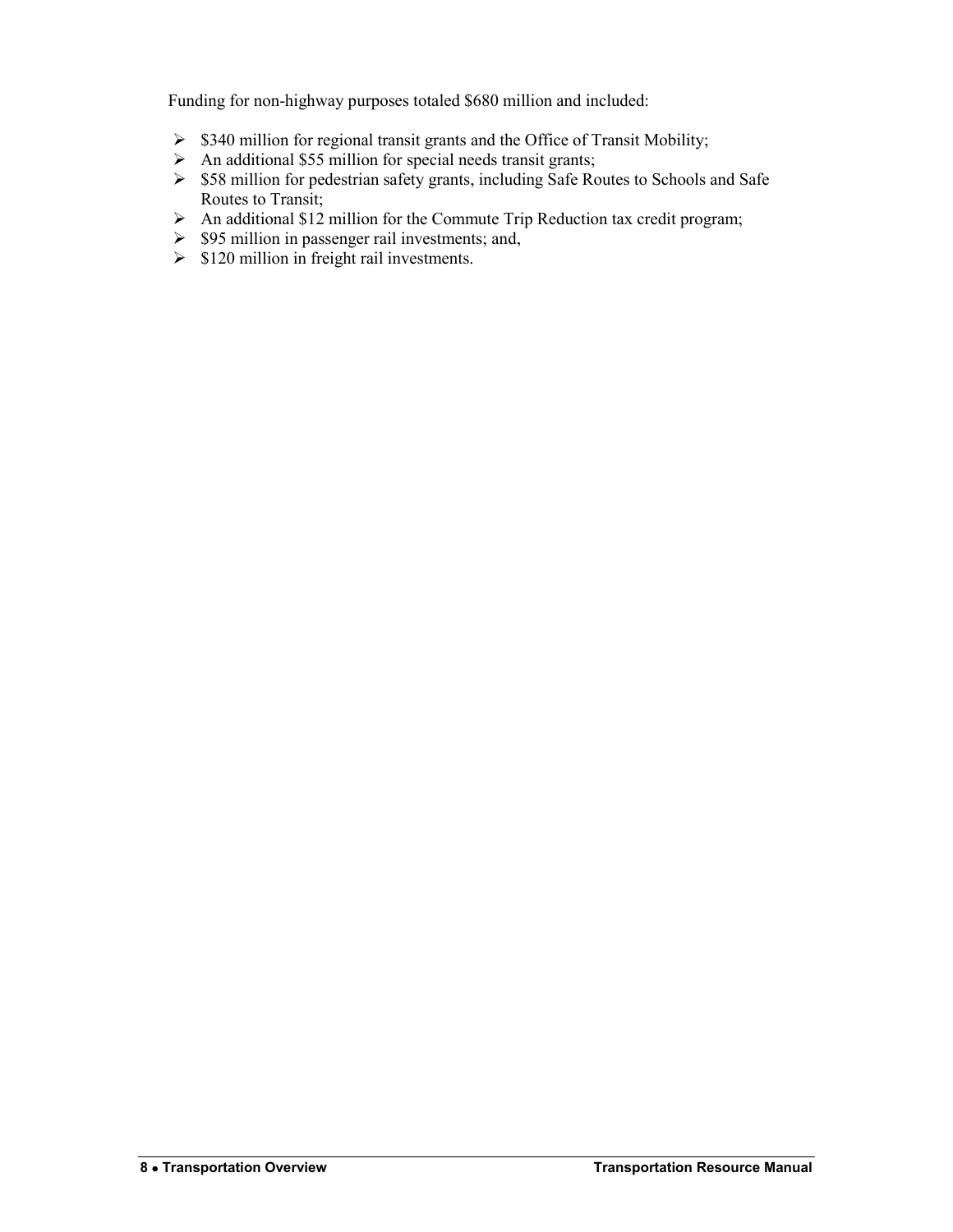# **Distribution of the 37.5¢ Gas Tax**

- <span id="page-8-0"></span> $\geq 11.95$  cents is distributed to local governments, either directly or through grants distributed by the Transportation Improvement Board and the County Road Administration Board.
- $\triangleright$  The remaining 25.55 cents is retained by the state and appropriated in the transportation budget.

| <b>Account/Distribution</b>               | Cents | $$$ millions | Share of total \$ |
|-------------------------------------------|-------|--------------|-------------------|
| Motor Vehicle Account*                    | 10.21 | 660.4        | 28%               |
| Special Category C Account                | 0.75  | 47.8         | 2%                |
| Ferry Capital and Operating               | 1.08  | 78.4         | 3%                |
| 2003 Transportation "Nickel" Account      | 5.00  | 318.6        | 13%               |
| <b>Transportation Partnership Account</b> | 8.5   | 541.6        | 23%               |
| Distribution to Cities                    | 2.96  | 183.3        | 8%                |
| <b>Transportation Improvement Board</b>   | 3.04  | 195.8        | 8%                |
| Distribution to Counties*                 | 4.92  | 297.7        | 12%               |
| <b>Country Road Administration Board</b>  | 1.03  | 65.9         | 3%                |
| TOTAL                                     | 37.5  | 2,389.5      | 100%              |

### **2013-15 Distribution of the 37.5 cent gas tax (\$2.4 billion)**

Based on November 2014 Revenue Forecast.

\*Dollar amounts and share of total dollars include county refunds and DOT Highways and Local Programs administrative expenses.

- **Motor Vehicle Account**/**State Highway Program** 10.21 cents deposited into the Motor Vehicle Account. Primarily used for state highway related expenditures.
- **Special Category C** 0.75 cents deposited into the Motor Vehicle Account for high-cost highway projects.
- **Ferry Capital** 0.55 cents deposited into the Puget Sound Capital Construction Account for the construction and maintenance of the state's ferries and terminals.
- **Ferry Operations** 0.54 cents deposited into the Puget Sound Ferry Operations Account for the operation of the state ferry system.
- **Transportation 2003 (Nickel) Account** 5 cents deposited into the Transportation 2003 (Nickel) Account for designated projects. This amount will expire when the projects are completed and the bonds associated with this revenue stream are retired.
- **Transportation Partnership Account 2005 (TPA) 9.5 cents deposited into the** Transportation Partnership Account for designated projects. 1 cent of the 9.5 cents is distributed directly to cities (1/2) and counties (1/2).
- **Cities** 2.96 cents distributed directly to cities based on population, for construction, maintenance, and policing of city streets.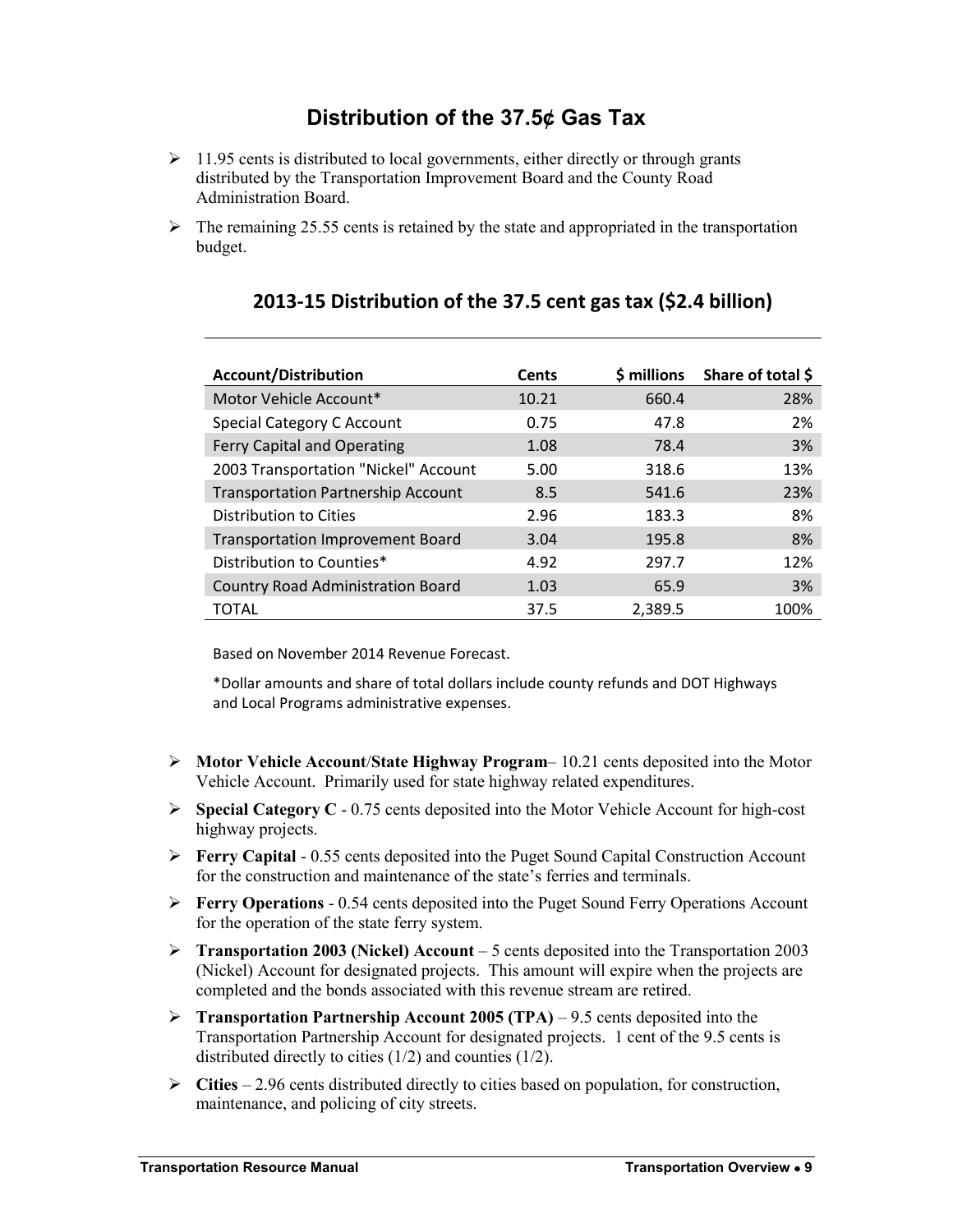**Counties** – 4.92 cents distributed directly to counties for construction, maintenance, and policing of county roads. Of this amount, 10% is evenly distributed, 30% by population, 30% based on annual road costs, and 30% based on needs for construction and maintenance.

### **Transportation Improvement Board**

- o **Transportation Improvement Program** 3.04 cents distributed by the Transportation Improvement Board as grants for congestion projects primarily in cities. However, historically approximately 0.72 cents of this amount has gone to county projects.
- o **Small City Pavement and Sidewalk Program** 0.03 cents distributed to cities with populations of 5,000 or less.

### **County Road Administration Board**

- o **Rural Arterial Program** 0.58 cents deposited into the Rural Arterial Trust Account. The account is administered by the County Road Administration Board and the funds are distributed to counties as grants for construction and reconstruction of rural arterials.
- o **County Arterial Preservation Program** 0.45 cents deposited in the County Arterial Preservation Account distributed by the County Road Administration Board for structural integrity and safety of county arterials.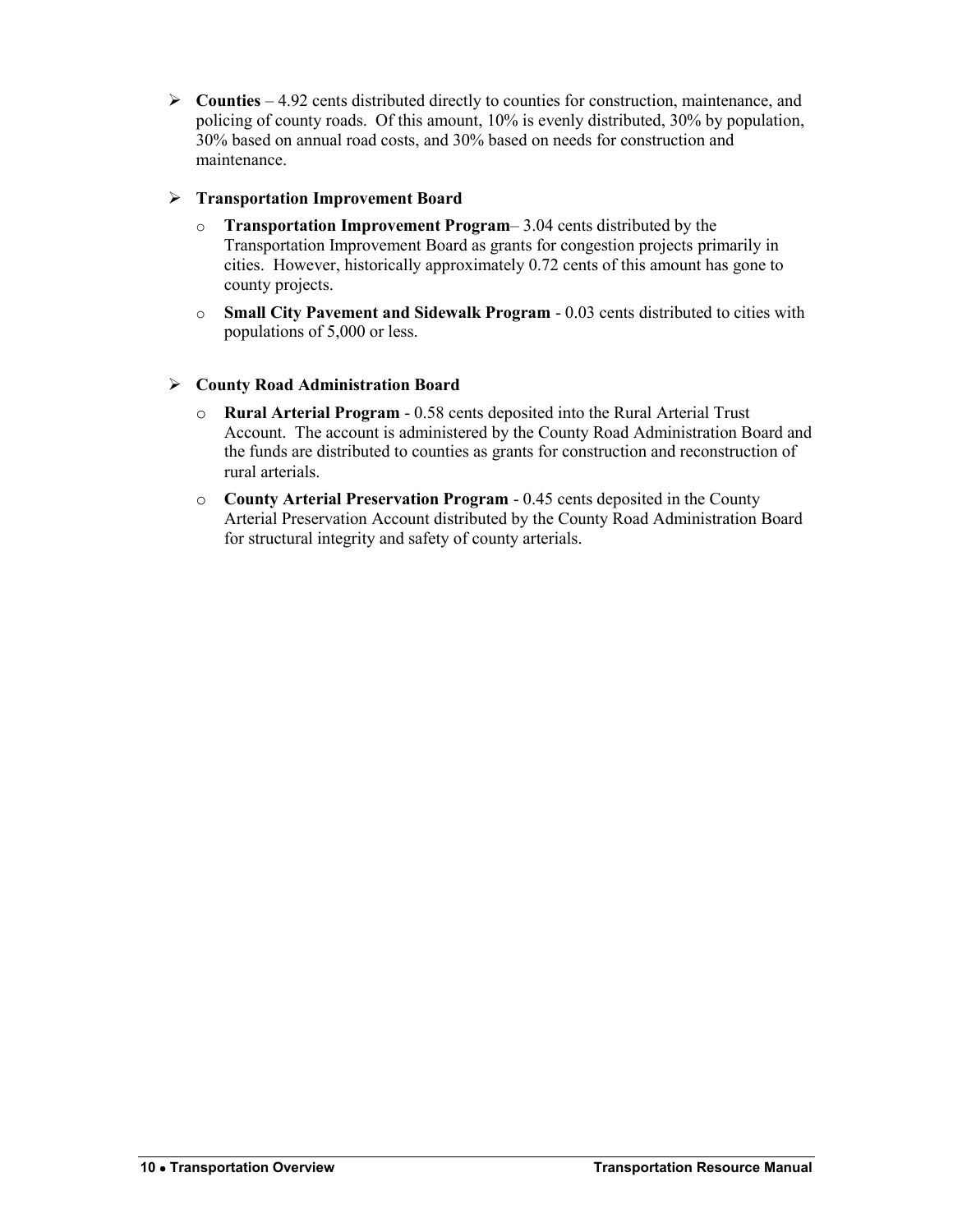# **Licenses, Permits and Fees**

Licenses, permits, and fee revenues are primarily generated from the \$30 vehicle license fee and the combined license fee paid by trucks (commonly called the gross weight fee). Other fees include title fees, vehicle inspection fees, special permit fees, drivers' licenses, and other driverrelated fees.

Licenses, permits, and fees are the second largest source of state funds for transportation, and are distributed as follows:

### **2013-15 Distribution of License, Permit, and Fee Revenue**

| <b>Account receiving fee revenue</b>        | \$ millions | <b>Share of total</b> |
|---------------------------------------------|-------------|-----------------------|
| <b>Highway Safety Fund</b>                  | 242.7       | 18.5%                 |
| Freight Mobility Multimodal Account         | 6.0         | 0.5%                  |
| <b>State Ferries Operating Account</b>      | 15.5        | 1.2%                  |
| <b>Transportation Partnership Account</b>   | 42.3        | 3.2%                  |
| <b>Transportation 2003 Nickel Account</b>   | 76.5        | 5.8%                  |
| <b>Multimodal Transportation Account</b>    | 138.0       | 10.5%                 |
| <b>Motor Vehicle Account</b>                | 425.4       | 32.4%                 |
| Capital Vessel Replacement Account          | 10.3        | 0.8%                  |
| <b>State Patrol Highway Account</b>         | 338.7       | 25.8%                 |
| Motorcycle Safety Education Account         | 4.3         | 0.3%                  |
| <b>Recreational Vehicle Account</b>         | 1.3         | 0.1%                  |
| License Plate Technology Account            | 3.1         | 0.2%                  |
| <b>DOL Services Account</b>                 | 6.1         | 0.5%                  |
| Ignition Interlock Device Revolving Account | 3.8         | 0.3%                  |
| Multiuse Roadway Safety Account             | 0.1         | 0.0%                  |
| <b>TOTAL</b>                                | 1,314.1     | 100.0%                |

Based on November 2014 Revenue Forecast

#### **Ferry Fares**

Ferry passengers pay a toll (fare). The fares vary significantly for different routes and seasons. Currently, the fares cover approximately 72% of state ferry operating costs. Ferry fares for the 2013-15 biennium are estimated at \$348 million.

#### **Vehicle License Fees**

This fee is the annual registration fee for cars, motorcycles, travel trailers, trailers and motor homes. The \$30 license fee is distributed to the State Patrol Highway Account (\$20.35 for each renewal and original), to the Puget Sound Ferry Operating Account (\$2.02 for originals and \$0.93 for renewals), with the remainder being distributed to the Motor Vehicle Account.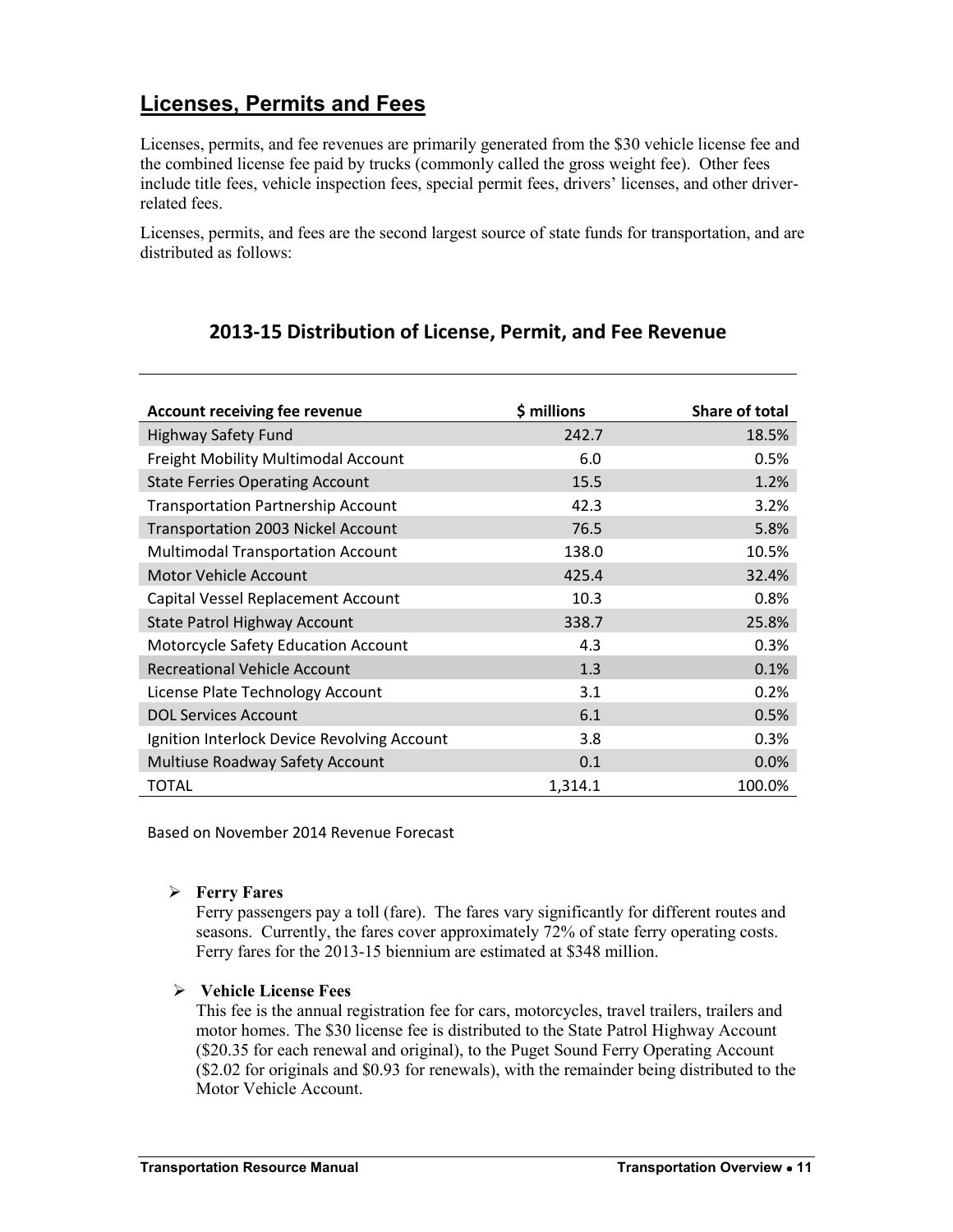The combined licensing fee collected from trucks is based on gross weight. This fee is distributed to the State Patrol Highway Account (22.36%), Puget Sound Ferry Operations Account (1.375%), Nickel Account (5.237%), Transportation Partnership Account (11.533%) and the Motor Vehicle Account (59.495%).

In 2005, a new passenger vehicle weight fee was established. These fees are distributed to the Multimodal Account; however, \$6 million per biennium is transferred to the Freight Mobility Multimodal Account and \$5 million per biennium is transferred to the Transportation Infrastructure Account for rail projects.

In 2005, the combined licensing fee for trucks under 8,000 pounds was increased. The first \$6 million each biennium is distributed to the Freight Mobility Investment Account, and the remainder is distributed to the Transportation Partnership Account.

In 2005, a \$75 annual motor home weight fee was also imposed and is distributed to the Multimodal Account.

#### **Driver Licenses**

The Department of Licensing collects fees to cover costs associated with licensing drivers. In recent years, a portion of these funds have been transferred to other accounts. The fees that generate the greatest amount of revenue are driver license fees and the sale of drivers abstracts. Other license fees include motorcycle and commercial drivers' license endorsements.

#### **Vehicle Sales Tax**

The 2003 new revenue legislation created a 0.3% sales tax on vehicle purchases. These revenues, along with the rental car sales tax, generate most of the funds used for nonhighway purposes.

#### **Rental Car Sales Tax**

Washington State has a 5.9% sales tax on rental cars. In terms of flexible revenue sources, the rental car tax is the second largest contributor to the Multimodal Transportation Account.

#### **Other Revenue**

Other revenue sources include interest earnings on fund balances, aircraft fuel taxes, ferry concessions, speeding fines in school zones, sales of Department of Transportation rightof-ways, WSP access fees, breathalyzer test fees, DUI cost reimbursement, terminal safety inspection fees, commercial vehicle penalties, communication tower leases, ignition interlock vendor fees, and transfers from existing fund balances.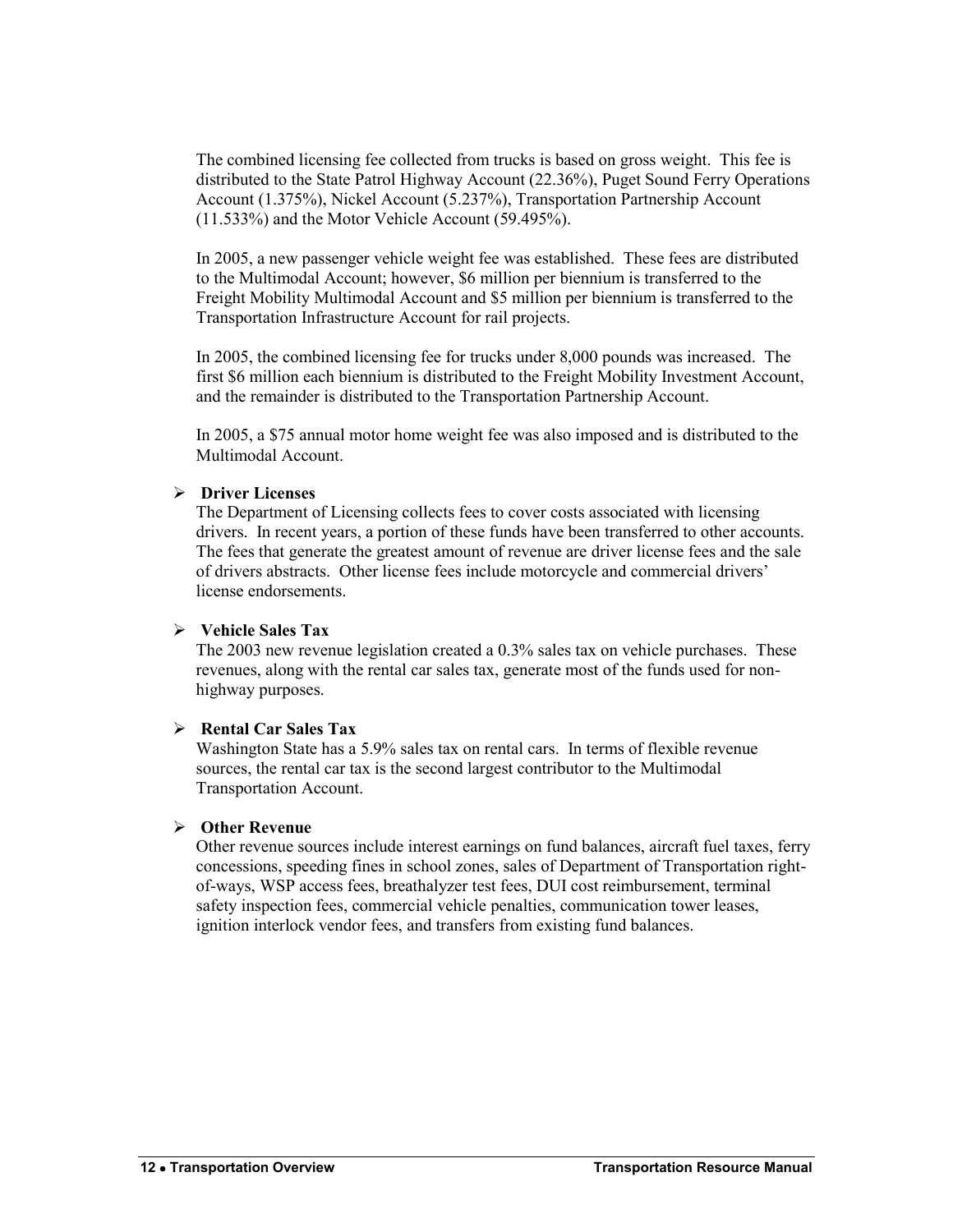### **Bonds**

- Initially, cash was used to pay for transportation improvements. During and after the 1930s, however, public debt was incurred for highway construction projects.
- Debt financing has increased or decreased, depending on the availability of tax revenues and the magnitude of needed improvements.
- Transportation bonds are ultimately backed by the full faith and credit of the state (general obligation) but have other sources of repayment that constitute the primary source for debt service. Highway bonds are first backed by gas tax revenues and are exempt from statutory or constitutional debt limits.
- In 1998, Referendum 49 was approved by the voters, authorizing \$1.9 billion in bonds for the location, design, right of way, and construction of state and local highway improvements. The bonds were backed by gas tax revenues.
- In 2003, \$2.6 billion in bonds were authorized for transportation projects backed by a five cent increase in the gas tax. Also in 2003, \$349 million in bonds were authorized and backed by revenues from the Multimodal Transportation Account. These multimodal account bonds are subject to the state's debt limit.
- In 2005, \$5.1 billion in bonds were authorized for sale to provide funds for the location, design, right of way, and construction of selected projects and improvements identified as 2005 Transportation Partnership Projects. These bonds were backed by revenues from a phased-in 9.5 cent per gallon gas tax increase.
- In 2007, the bond authorization for Special Category C improvements was increased from \$330 million to \$600 million. The bond authorization for Transportation 2003 projects was increased from \$2.6 billion to \$3.2 billion, and the bond authorization for Transportation 2005 projects was increased from \$5.1 billion to \$5.3 billion. The bond authorization for urban arterials was also increased by \$50 million.
- In 2009, \$1.95 billion of SR 520 bonds were authorized to pay for State Route 520 corridor projects, including the replacement of the floating bridge and east side connections. The SR 520 bonds are first payable by tolls and then backed by gas tax revenues and the full faith and credit of the state. This is in contrast to the Tacoma Narrows Bridge bonds which are first payable by gas tax revenues and reimbursed from toll revenue.
- The chart on the next page illustrates the increasing amount of debt service as a percent of the state portion of the gas tax. The debt service peaks around 61% of total state gas tax revenues in 2021-23.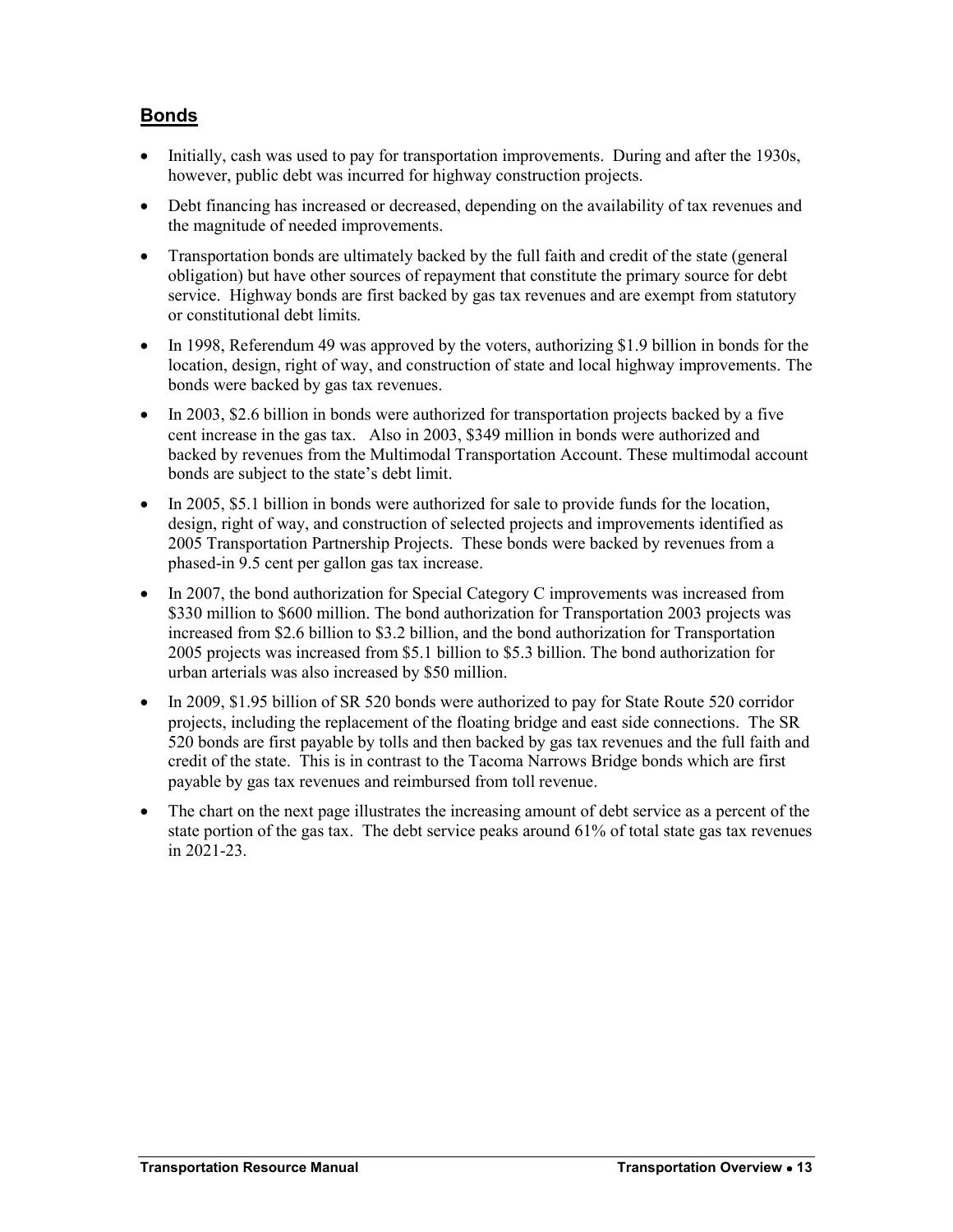### **Debt Service as a Percent of the State's Overall Share of the Fuel Tax**

State Share  $12.04¢ + 5¢ + 8.5¢ = 25.5¢$ (Excludes Tacoma Narrows Bridge and SR 520 Debt Service)



Source: Bond projections are based on the November 2014 revenue forecast and WSDOT's 2015-17 agency request budget.

### **Federal Funding**

- The Moving Ahead for Progress in the 21st Century Act (MAP-21) was enacted by Congress in June of 2012, authorizing federal funding through Federal Fiscal Year (FFY) 2014 for highways, bridges, highway safety, mass transportation (including transit, rail, air, ferry systems), transportation alternatives (e.g., bicycle/pedestrian facilities, recreational trails), and air quality issues. Other features of MAP-21 included:
	- Continued funding at FFY12 levels plus inflation, depending on appropriations;
	- Extension of the federal gas tax through FFY16.
	- Consolidation and elimination of federal programs: remaining programs are mostly formula-driven; earmarks eliminated.
	- Moves to a performance based system: USDOT must establish performance measures for safety, system reliability, infrastructure condition, congestion reduction. States and MPOs will set the performance targets. Failure to make progress results in penalties.
- As of December 2014, MAP-21 authorization is in place through May 15, 2015.
- Previous federal transportation authorization legislation:
	- The Safe, Accountable, Flexible, Efficient Transportation Equity Act (SAFETEA-LU) provided four years of funding (FFYs 2005 through 2009) with continuing resolutions through FFY 2011.
	- The Transportation Equity Act for the 21<sup>st</sup> Century (TEA-21) was enacted for a six year period (FFYs 1998-2003).
	- The Intermodal Surface Transportation Efficiency Act of 1991 (ISTEA) expired in 1997.
- *See Federal Funding section on page 141 for additional details*.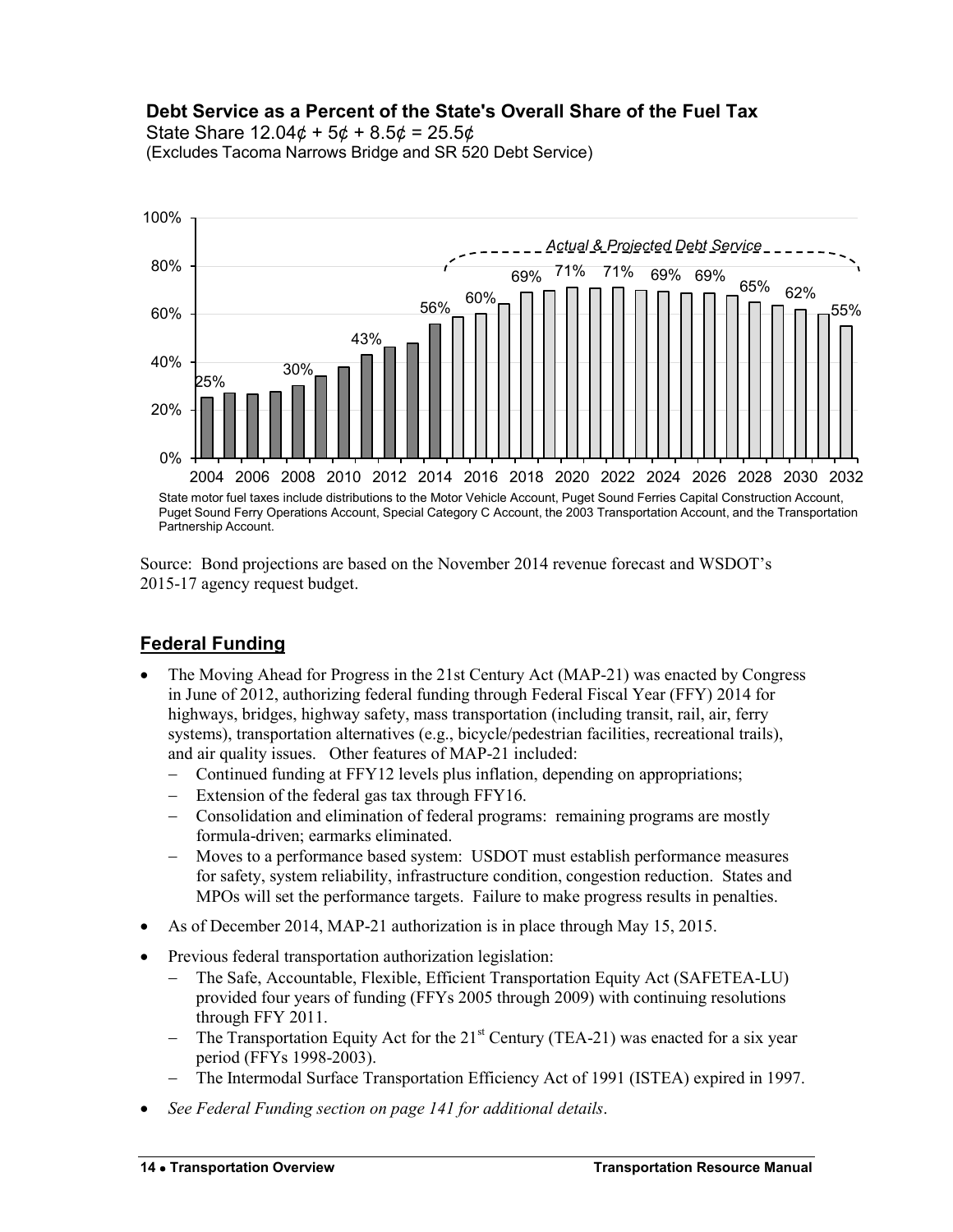# **Transportation Budget Process**

- <span id="page-14-0"></span> Each summer all state agencies, including those funded by the transportation budget, prepare budget submittals per instructions from the Office of Financial Management (OFM). In even numbered years the agencies are preparing for the upcoming biennial budgets and in odd numbered years they are preparing for the first supplemental budget.
- Typically in December, the Governor submits a biennial transportation budget to the Legislature, which contains proposed expenditures for each of the transportation agencies.
- Each year the Governor's budget is introduced in both the House and Senate but, by tradition, the House and Senate alternate each biennium in initiating the passage of the budget. In 2015, the House will initiate the budget. It is also customary for the first legislative budget to be released shortly after the spring revenue forecast. In odd numbered years, the forecast is released in mid-March, in even numbered (supplemental budget) years, the forecast occurs in February.
- After the Governor's budget is introduced and referred to the House and Senate transportation committees, the following typically occurs:
	- The Governor's budget office presents the Governor's budget recommendations;
	- Agencies present their budget requests to the committees;
	- Public hearings are held;
	- Work sessions are held to provide members an opportunity to debate issues, ask questions, explore issues, and develop potential amendments to the budget;
	- The committee chair of the initiating chamber presents a budget proposal for the committee's consideration; and
	- An executive session is held to vote on the chair's proposed budget bill and consider possible committee amendments.
- After the budget bill is passed out of the transportation committee, it is sent to the full House or Senate body for consideration.
- The Rules Committee has responsibility for scheduling floor action on the budget bill (and all others) on the floor of the House or Senate.
- Once the bill is on the Second Reading calendar, any member of the legislative body can offer amendments.
- A simple majority vote is required for Final Passage (called Third Reading). (A 60% vote of both houses is required for Final Passage of bond authorization bills.)
- If passed, the budget bill goes to the opposite legislative body where the entire process is repeated.
- Usually the budget bill passed by one legislative body is not identical to that passed by the other. If neither House nor Senate is willing to accept the other's version, differences are often resolved by appointing members from each legislative body to a Conference **Committee**
- A simple majority vote by each legislative body is then necessary for adoption of the Conference version of the budget. Amendments to the Conference version are not permitted.
- The budget, as adopted, is then sent to the Governor's Office for signature and enactment. The Governor may veto whole sections of a budget bill or individual provisions in their entirety.